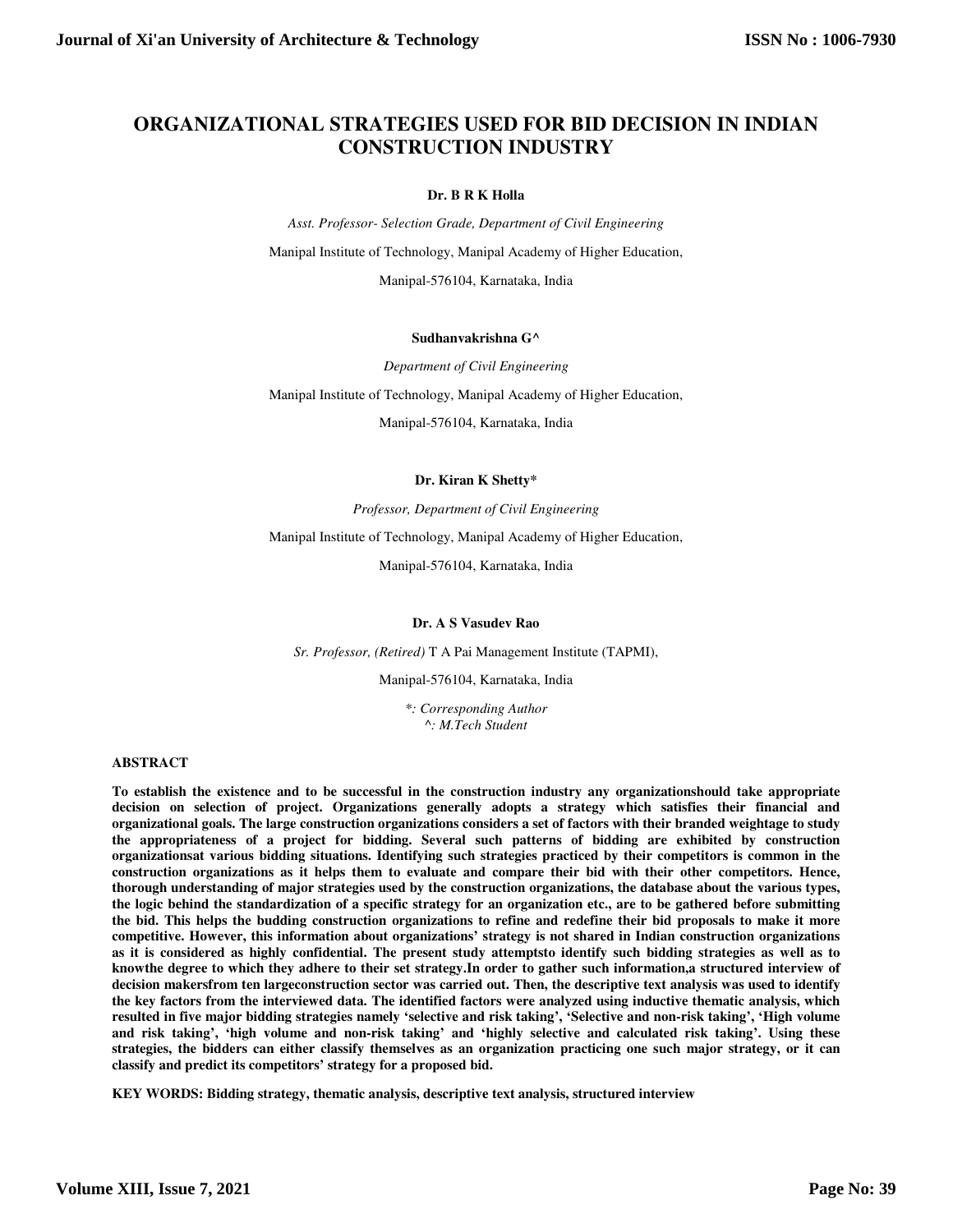## **1. INTRODUCTION**

A 'bid' or 'no bid' decision process is a formal process a contractors has to carryout in order to determine whether to submit a bid proposal or a no bid letter in response to a bid invitation. The bid decision is made not only for winning the tender, but it also on the need to consider the possibility that the organization can finish the project successfully in line with the contract agreement. Since, in most of the cases, the time given for the bid decision and bid preparation is limited, It is a challenging taskfor the organization to decide on it. The decision also depends upon the experience, intuition and guesses.

In competitive bidding process, a client selects a numbers of contractors to bid for the proposed project. The selected contractors must make the decision whether to bid or not to bid. The contractors need to submit an estimated price if they intended to bid. The client would select the contractor who submitted the preferred price. Therefore there are two stages involved in the bidding process, first, the decision to bid or not to bid, and if yes, then the markup decision. In this study, the discussion on the bid decision is presented.

Generally, large construction organization has a predefined approach for conducting bid/no bid decision making. Either, the organization may adopt a simple direct approach called "we bid everything" which generally results in high bid and proposal costs and a relatively low bid winning rate or they can opt for the "no-blind-bids-approaches" in which the organization only bids only those projectsin which they are experienced, which leads to higher bidwin rate.

However, selection between these two strategies is complex and hard to make, because, if the organization being more selective anddecides not to bid, the organization loses an opportunity. On the other hand, if the organization is enthusiastic to bid any project and decides to bid for an inappropriate project, this incorrect decision would lead to lose the operating capacity, reputation and capital of the contracting organization.

#### **2. LITERATURE REVIEW**

In this competitive world, it is very difficult to survive in the construction industry. It is very much important to be different from others. It is the essential for every contractor to consider the various factors influencing bid decision before bidding any project. Several research studies were carried out for identifying and compiling the factors influencing the bid decision. The study of factors affecting bid decisions by Abdurrahman Bagies and Chris Fortune, (2006) [1] identified 94 potential factors. These factors were grouped under 10 headings namely project characteristics, business benefit, client characteristics, the contract, project finance, company characteristics, firm's previous experience, bidding situation, economic situation and competition. The research also presentedabout bidding strategy models used for bid/no bid decision. The study carried out by Jarkas, M.A, et.al., (2014) [2] emphasized on the previous experience, project type, size, current workload, financial conditions of organization and clients, available time for completion of project, tender documents quality levels. In a study on Hong Kong construction industry by Fu, W.K et.al., (2003) [3] the competitiveness of experienced and inexperienced contractors in bidding. It was found that the effect of experience has more significant when contract packages are more standardized. Also, the cost of bidding was more for inexperienced contractors than the experienced contractors.

Further, Tan, Y.T et.al., ( 2007) [4] conducted a study in Hong Kong construction industry to find the important Key Competitiveness Indicators (KCI's) which helps to know the strength and weaknesses of contractors in setting out unique strategies. Various indicators, which affect the competitiveness, were selected based on literatures and were grouped fewer than six major headings namely corporate images, technical ability, financing ability, marketing ability, management skills and human resource strength. The research results were helpful for contractors to understand their strength and weaknesses.

Later on Lu, W. et al., (2008) [5] conducted a research study on critical factors which affect the competitiveness of contractors in Chinese Construction Industry. Total of 48 success factors were listed out through past literatures. The factors with mean more than or equal to 4 were then considered as the critical factors affecting competitiveness. Total number of critical factors was then reduced to 35 which were further grouped under eight clusters namely project management, organization structure, organization resources, competitive strategy, relationship, bidding, marketing and technology. The results showed that the factors like bidding strategy, competitive strategy, relationship with government departments, cost management are the most important factors and IT application, firm size and history are the least important factors for determining competitiveness. The results are helpful for contractors to set unique strategies during bidding process. Deng, et.al., (2013) [6] made an empirical investigation on factors formulating competitiveness of the Chinese Construction Industry. The qualified professionals, skilled workers, bidding strategy, management and work ethic and steady growth of home market are ranked in top. The results of cluster analysis showed the stable home market, supply chain management, corporate management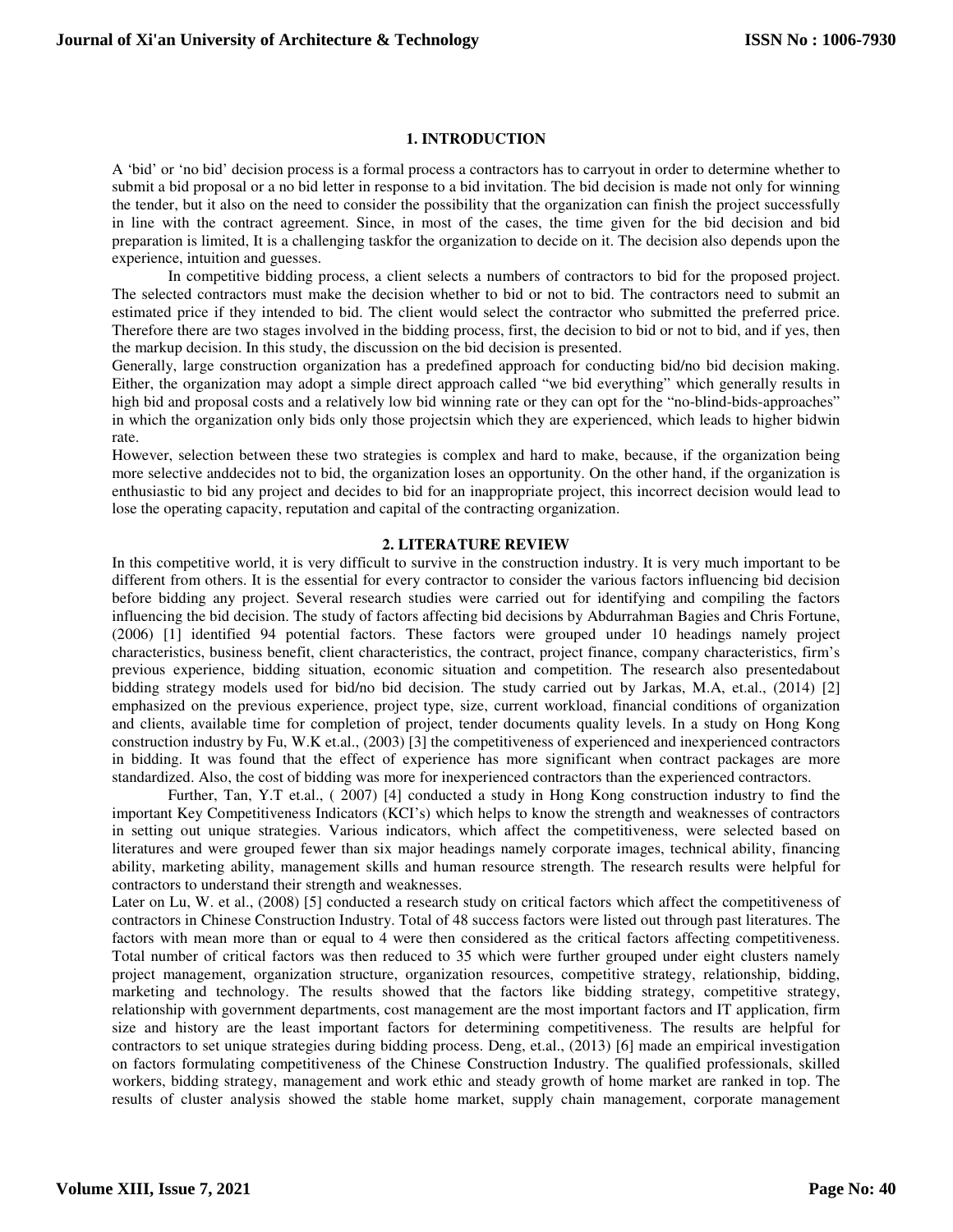practices, qualified professionals, satisfactory business environment and migrant workers were found to be the major clusters.These results are helpful for contractors to consider these factors during the preparation of bid in turn facilitating the increase in competitiveness of contractor and to improve their bidding strategies. Lan, B. OO, et.al., ( 2010) [7] proposed a model called Linear Mixed Model for the use of contractors as a part of a more informed approach in identifying key competitors. The competitiveness between bids is examined according to project size, work sector, work nature and number of bidders. The results showed that, the model developed is helpful to know the key competitors and to develop a competitive strategy against a particular competitor. Yongtao Tan et.al. (2010) [8] carried a research to find out thirteen typical bidding strategies, their used frequency in bidding, and their effectiveness for winning contracts of different types and between different groups of contractors. The study was carried in Hong Kong. Thirteen strategies were listed from literatures, namely low bid, high technology, management innovation, joint venture, partnership, public relationship, claim, longer time of warranty, technology transfer, unique architectural design, risk sharing, sustainable practice and social responsibility and accountability. Questionnaire survey was carried to find out the most frequently and effectively used strategies. Frequency and effectiveness indices were then calculated and found that lowest bid is the most frequently and effectively used strategy by contractors. The effectiveness and frequency of these factors were then checked by considering public, private building projects and civil engineering projects. The results show that lowest bid, high technology and management innovation are the most important strategies used frequently and effectively by the contractors. Later on Mehmedali Egemen et.al (2007) [9] developed a framework for contractors to reach strategically correct bid/no bid and mark-up size decisions. This study identifies the key determining factors and their importance weights of bid/no bid and markup size decisions, by using the data from Northern Cyprus and Turkish construction markets. The results reveal that for bid/no bid decision process; the most important factors were found to be mostly related to need for work, project profitability, strength of firm and client's financial situation. However, for the mark-up decision process, it was observed that most important factors were usually related to competition and risk. Harijanto Setiawan et. al. (2015) [10] conducted a study to find out the competitive aggressiveness of contractors in Indonesia. This study aims to clarify the issue of competitive aggressiveness of contractors by identifying its key factors. Semistructured interviews were carried out. The qualitative data collected during the interviews were analyzed using an inductive thematic analysis method. Acting as a problem solver for clients, being different compared to competitors, maintaining client's confidence, maintaining good relationship and concern about quality are the main key factors identified by the study.

From literatures pertaining to the factors influencing the competitiveness of the contractor majorly influenced by the bidding strategy adopted by the contractor. It can be documented from the literatures related to various strategy used by the contractors that, the contractors adopt different strategiesin deciding the bid. This depends on the need for work, project profitability, strength of firm and client's financial situation. Hence, deciding to bid or no bid is a crucial job with consideration of multiple parameters. Contracting firms should be competitive enough and unique to face the competitive world. Self-evaluation of the contractors and clients will lead them to know their strength and weakness and also it increase confidence among themselves. The most important thing is, it increases the confidence level of contractor to bid and it upholds the competitiveness of the contractor.Every construction project is unique in its nature. Similarly, every contractor's perception about bid decision is unique in nature. Therefore, every contractor will use his/her own strategy to get the particular project. Obtaining information regarding the strategy that contractor used is difficult and considered to be confidential in nature in Indian construction Industry. Also, the data regarding factors affecting bid or no bid is almost the same. So, in the present study to identify various strategies used by the contractors for bidding using the qualitative method. The inductive thematic analysis of the data was proposed to define various strategies from the obtained data [11].

## **3. METHODOLOGY**

Following are the steps which are to be followed in the analysis process:

- Conversion of recorded interview audio in to text format
- Summarizing the responses
- Deriving Interpretations, inferences, implications from the analysis

#### Conversion of recorded interview audio in to text format

The first step in the analysis is the conversion of audio in to the text format. If the interview data is not converted in to the text, it causes confusion in the further analysis process and it becomes complex to compare with all the Experts. Also, it becomes easy to recheck the results in future with the typed conversion.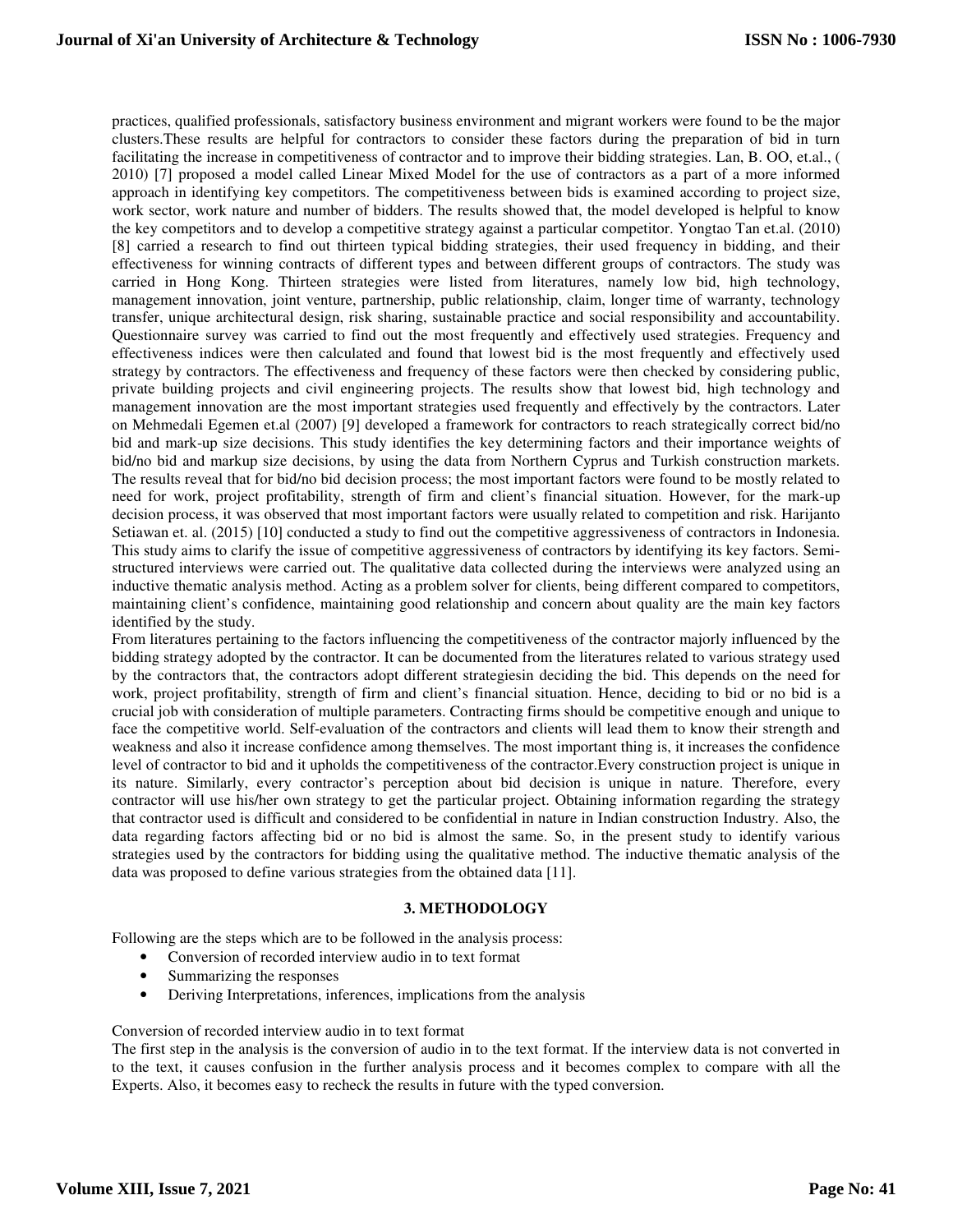The objectives of the research majorly includes the identification of most preferred contract, factors influencing the bidding strategy, verification of appropriateness in bid selection, critical success factors, and development of decision support system to predict appropriate bid decision in Indian construction industry[12]. In order to address these areas of the research, the methodology has to be carried out in three phases. The objectives of the methodology are listed as follows:

- To identify the factors influencing strategy of bidding.
- To analyze those factors to understand its relevance and interdependence and importance in bid decision making quantitatively.
- To gather various conditions convincing the bidder to opt for a bidding strategy though qualitative approach.

# **4. RESULTS AND DISCUSSIONS**

The interview of the experts with knowledge domain and expertise in the bid decision area was carried out in person. The interview questions were sent to experts through e-mail prior to the meeting. During the interview, the respondents' conversations were recorded with the permission of the respondent to avoid missing of any valuable information, may be in terms of key words or facts and figures. The recordings were then converted into text to carry out discourse analysis and to classify the same under various themes. These identified themes helps in understanding the various strategy that are used in the Indian construction industry to make the most crucial decision on bid or no-bid. The analysis of the structured interview used thematic analysis, on the responses of 10 selected experts meeting the eligibility criteria. In selecting the experts, major emphasis was given to their years of experience in contract department, key roles played by the expert in the organization, the reputation of their organization and their past experiences from various organizations in which they have served or had association.

 The step by step analysis was done question wise, in order to address individual areas concerning to the bid decision making. The major areas identified from the literatures were segregated and used to classify the responses. The questionnaire included in the interview, covered the topics related to requisites of bid decision making process for a contracting organization. Some of those essentials like major factors responsible for bid decision and mark-up decision, effect of number of bidders in competition and their familiarity, season in which the bid is offered and its duration, available time for bid proposal preparation, resources obtainable for proposed project, lessons learnt from previous project in generating profit and overall experience, possibility of taking new work along with coping up with the current work load, deciding the type of project and size of bid, preferred percentage of subcontract out of main contract, importance of special conditions and general conditions of contract, contracting organizations' capacity to adapt new technology in the proposed project, project characteristics like geography, location, local climate, site accessibility, political situations, infrastructure (water, power etc.), and security expectations, client characteristics like ambiguity in clients' cost estimate, insurance, taxes, government or legal issues, and the decision on choice of priority on cost, time and quality.

## **4.1 The analysis of factors influencing bid or no bid decision:**

The result shows that, the experts consider a set of factors for bid decision making, which helps them to follow a typical approach towards decision making majorly based on their organizations' policies & procedures. Most of the factors highlighted by the experts were similar to that which were mentioned in the literatures. However, experts also addressed some unique factors which were either organization specific or individualistic.

The Figure 1 shows the total number of factors under various group of factors, which are listed after combining the responses from all 10 experts and removing the overlapping responses. Even though the experts revealed several other factors during their interview in later stages, for the initial reference, it can be summarized as fifty one number of factors. Also, it can be observed from the figure 1 that, more number of responses are obtained under the heads of project characteristics, company characteristics and business benefits.

Other than the existing factors, eight new factors were identified from the study. Under the head of client characteristics, 'Bid decision based on whether the proposed work is with the existing client or with the new client', 'the board members present in the clients' organization and their financial commitment' were identified.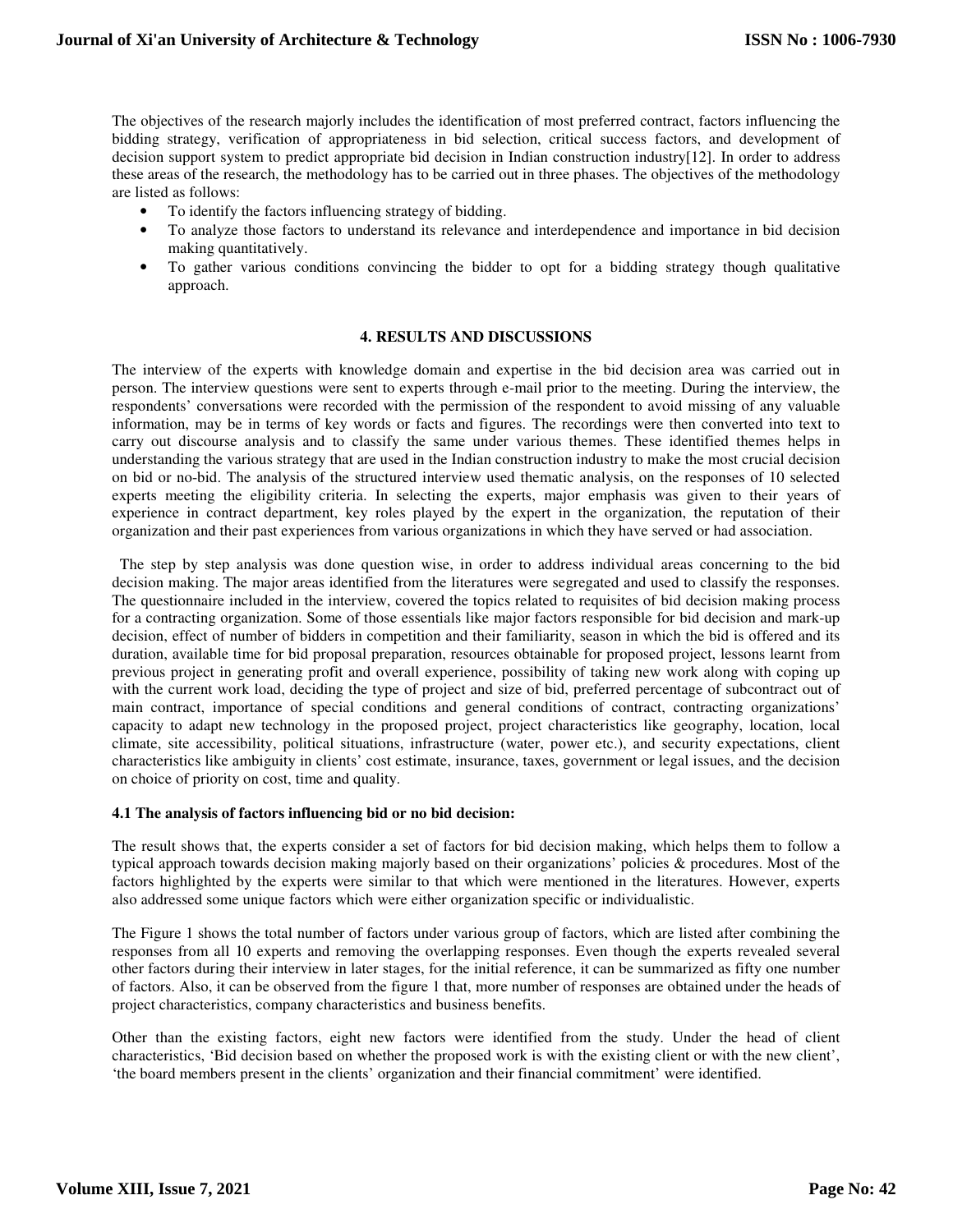Under the head of Company characteristics, 'the results of SWOT analysis of the contacting organization during bidding' and 'proximity to the available resources' as well as 'the availability of assets with the company which can be used to arrange the resources' were identified.

Under the Project characteristics, the 'payback period of the project', 'Whether the proposed work is a new work or an extension work', 'Knowledge about the guidelines given by the governing bodies for approving the constructed facility' and 'Existence of more expensive and critical activities' were identified.



Fig. 1 Total responses under various group of factors for bid decision making

Under the head business benefit expected by the contracting organization, 'Future continuity with the same investment' was identified. Further, among the responses given by the experts regarding the factors to be considered during bid decision, five major patterns were identified based on the emphasis given to various group of factors. The important features of these five patters are as discussed below.

In the first pattern, the 'contract, project and company characteristics and business benefits' expected from the projects are emphasized. This shows this type of contracting organizations are more bothered about the issues related to contractual management, project type, size, location and complexity as well as the organizations readiness to accept the contract like need for the job, current work load, availability of resources etc. Even the contracting organization making decision in this pattern will study the possibility of any future benefits in the business. Here, the importance to competition, situation of bidding and the risk involved are considered as secondary. Hence, they are also 'non-risk takers'. Further, the Client characteristics and the past experience in the similar projects are not considered. So, it is clear that, these contractors are not bothered about the client, bidding situation and other players in the competition if they don't find any obligations from contract or from their own company or from the proposed project. Hence, these type of contracting organizations can be also classified under 'Selective type of bidders with non-risk taking nature'. Figure 3.2 shows the pattern 1, which is the response obtained from expert 9 and 10 (R9 & R10). The frequency of factors received as the responses from the experts during the interview are classified and grouped under the various predetermined heads as shown in the figure 2.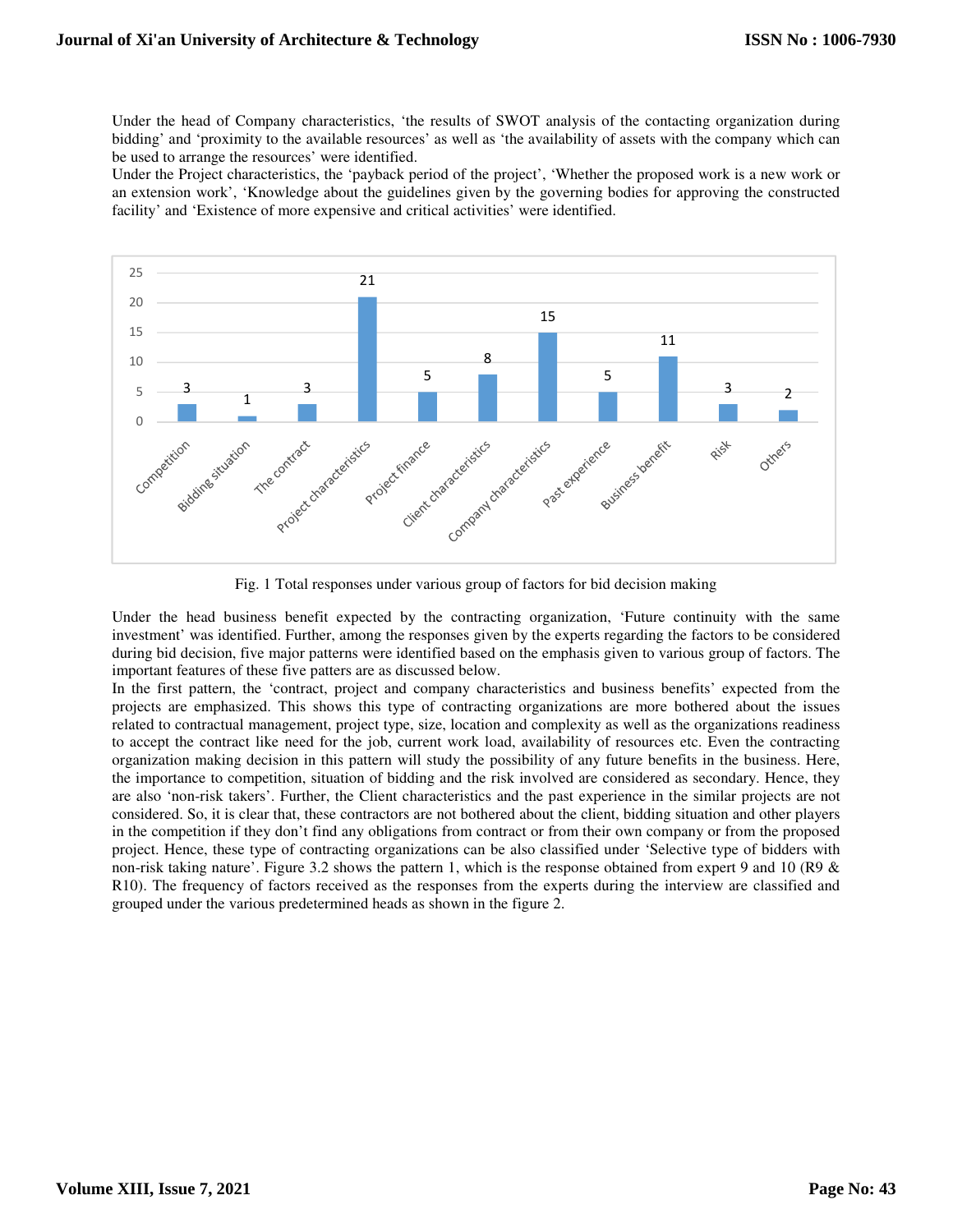

Figure 2 Response pattern 1 for bid decision making.

Figure 2 Response pattern 1 for bid decision making.<br>In the second pattern, 'Project characteristics and Risks involved in the project' are considered as main group of factors. Figure 3 below shows the response pattern 2, obtained during the experts' interview. Here, the contracting organization considers the project finance and the past experience in the similar projects as secondary im organization considers the project finance and the past experience in the similar projects as secondary important groups. Even though, these type of contracting organization considers only project specific features, the risk involved in the project and the past experience in similar projects are taken care off. The competition, bidding involved in the project and the past experience in similar projects are taken care off. The competition, bidding<br>situation, type of contract, client, company characteristics and business benefits are of least preference fo of contractors. Hence, these type of contractors can be classified under 'High volume non-risk taking bidders'.



Figure 3 Response pattern 2 for bid decision making.

Figure 3 Response pattern 2 for bid decision making.<br>In the third pattern, 'project characteristics, the client characteristics' are considered. Figure 4 depicts the emphasis given to project and client characteristics along with secondary preference to project finance, company characteristics and past experience of similar projects. Hence, these type of contracting firms take risk in bidding by considering majorly the project and client related factors. So, these contracting organizations can be classified under 'High volume risk taking bidders'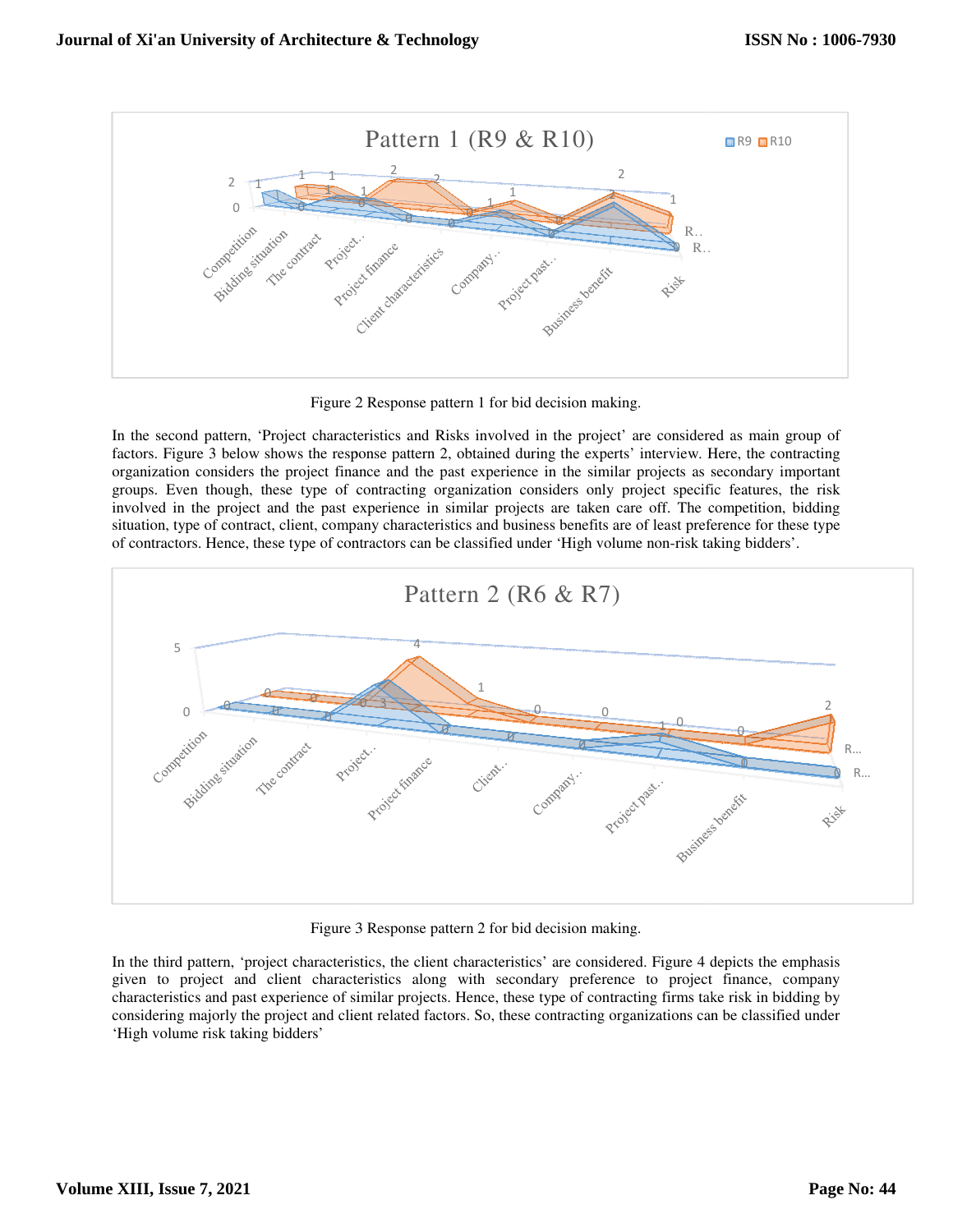

Figure 4 Response pattern 3 for bid decision making.

Figure 4 Response pattern 3 for bid decision making.<br>In the fourth pattern, 'Project characteristics and company characteristics' are majorly considered. Figure 5 depicts the response pattern 4 obtained from the responses of expert 4 and 5 ( $R4 \& R5$ ). It can be seen that, highest priority in bid decision making is given to Company characteristics than Project Characteristics. Also the contract, past experience and business befits are of secondary considerations. Further, the emphasis on competition, bidding situation, project finance, client characteristics and risks involved in the projects are zero. Hence, these type of contracting organizations can be classified as 'Selective risk taking bidder'.



Figure 5 Response pattern 4 for bid decision making.

In the fifth type of pattern, except the bidding situation, all other group of factors were addressed with greater emphasis on 'project, client and company characteristics'. Hence, these contractors are generally logical, organized and futuristic in bidding. Since, these type of contracting organization addresses almost all major groups of factors and futuristic in bidding. Since, these type of contracting organization addresses almost all major groups of fa<br>and hence, these contracting organizations can be classified as 'Highly selective calculated risk taking bidd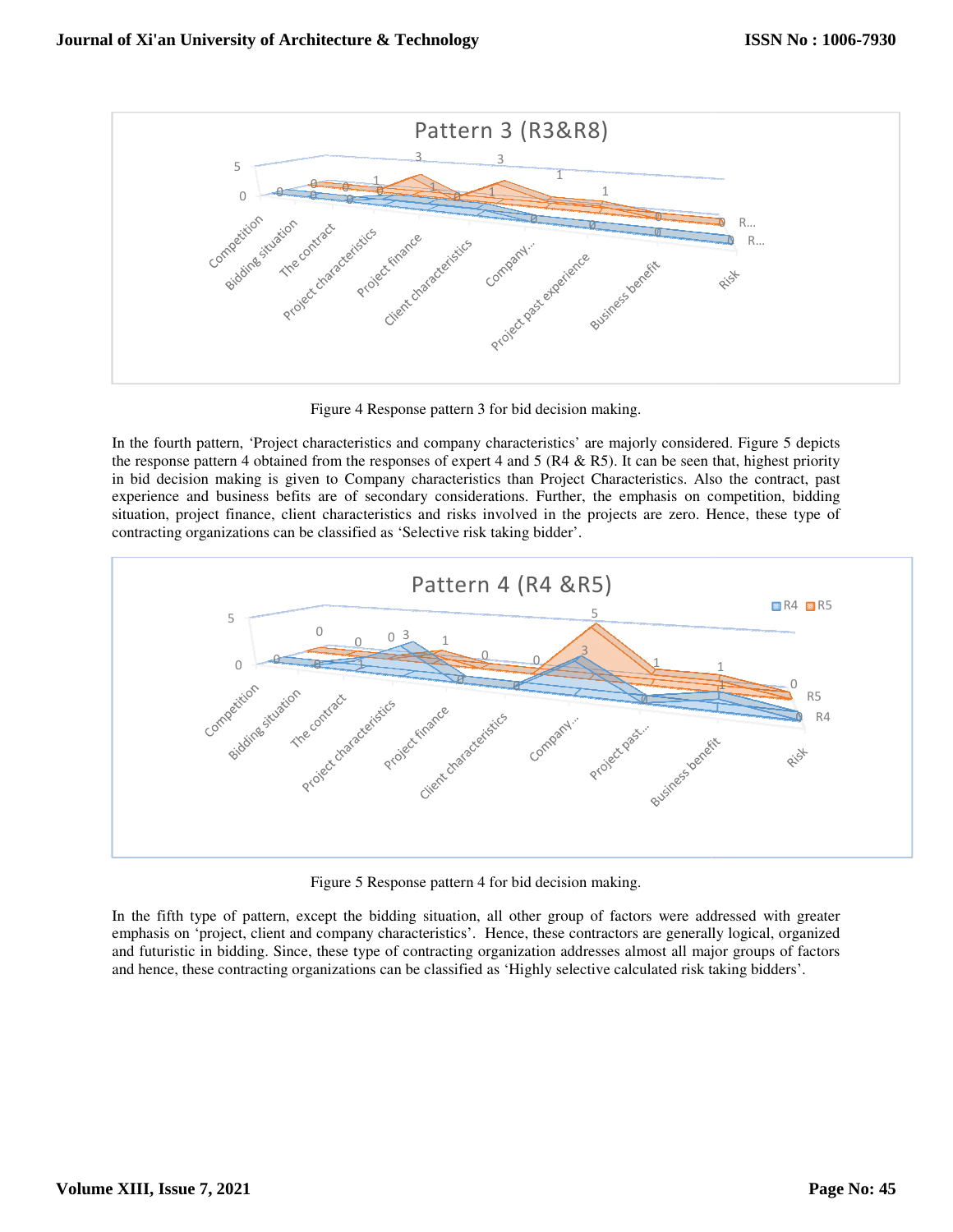

Figure 6 Response pattern 5 for bid decision making.

# **Interpretations and Inferences**

## **The Competition**

Figure 6 Response pattern 5 for bid decision making.<br> **Interpretations and Inferences**<br> **The Competition**<br>
From Table 3.2.1 showing the bidding situations where decision to bid or No-bid are done based on the knowledge about the competitors and influence of number of competitors. Experts' opinion about bid or not in the situation of competition varies from expert to expert. Moreover, the most of the experts agree that, knowledge about the competence of other competitors helps in understanding the position of contracting organization in winning a bid. Also, it is better to bid in the situations like the competitors of equal caliber that of them to have a healthy competition. The number of bidders in the competition may not seriously influence the bid decision. However, the minimum number of eligible bidders are always preferred over the other case in order to maximize the profit margin. In addition to the above, the same will not have any effect on bid decision if the invitation is from a reputed or a known client or in case of a government or semi-government contracts. It can be observed that, even the bid volume plays a very important role in bid decision making.

plays a very important role in bid decision making.<br>Under the situations like a well-established competitor in the proposed project location, existence of lobbying between the competitors, existence of a competitors of lower profile or a small organizations with high need for the work or suicidal bidders, smaller bid volume, political instabilities in case of government projects etc. are the situations where it is preferred to take No-bid decision. established competitor in the proposed project location, existence of lobbying<br>e of a competitors of lower profile or a small organizations with high need for the<br>bid volume, political instabilities in case of government p

## **The Bidding situation**

Under the head of biding situation, the major factors like preferred and un-preferred seasons for execution of the project and the long term and short term projects are addressed by the experts. Further, it is clear that, selection of duration of project depends on several factors like payback period of the project facilitating the smooth cash flow of the organization. Also, the long term projects has the cushion to arrange the mobilization of additional resources if any required to compensate the lost productivity during the unfavorable climatic seasons. However the contract any required to compensate the lost productivity during the unfavorable climatic seasons. However the contract<br>without the price escalation clauses in long term projects are not preferred. The same may be preferred in shor projects with proper considerations to possible price variations during the execution of the project.

projects with proper considerations to possible price variations during the execution of the project.<br>The experts also discussed about the possibility of additional duration estimated by the client to safeguard themselves for arranging the financial resources or during lesser demand for the constructed facility and hence the client is dragging the payment time to his convenience. So, the accuracy of the time schedule prepared by the contracting organization by accounting the following factor plays a vital role on bid decision making. The factor like seasons, expected loss of productivity in extreme climates, additional resource required to balance the schedule, season of commencement based on its nature and duration of the project, payback period, bid volume are to be considered during detailed analysis of time schedule.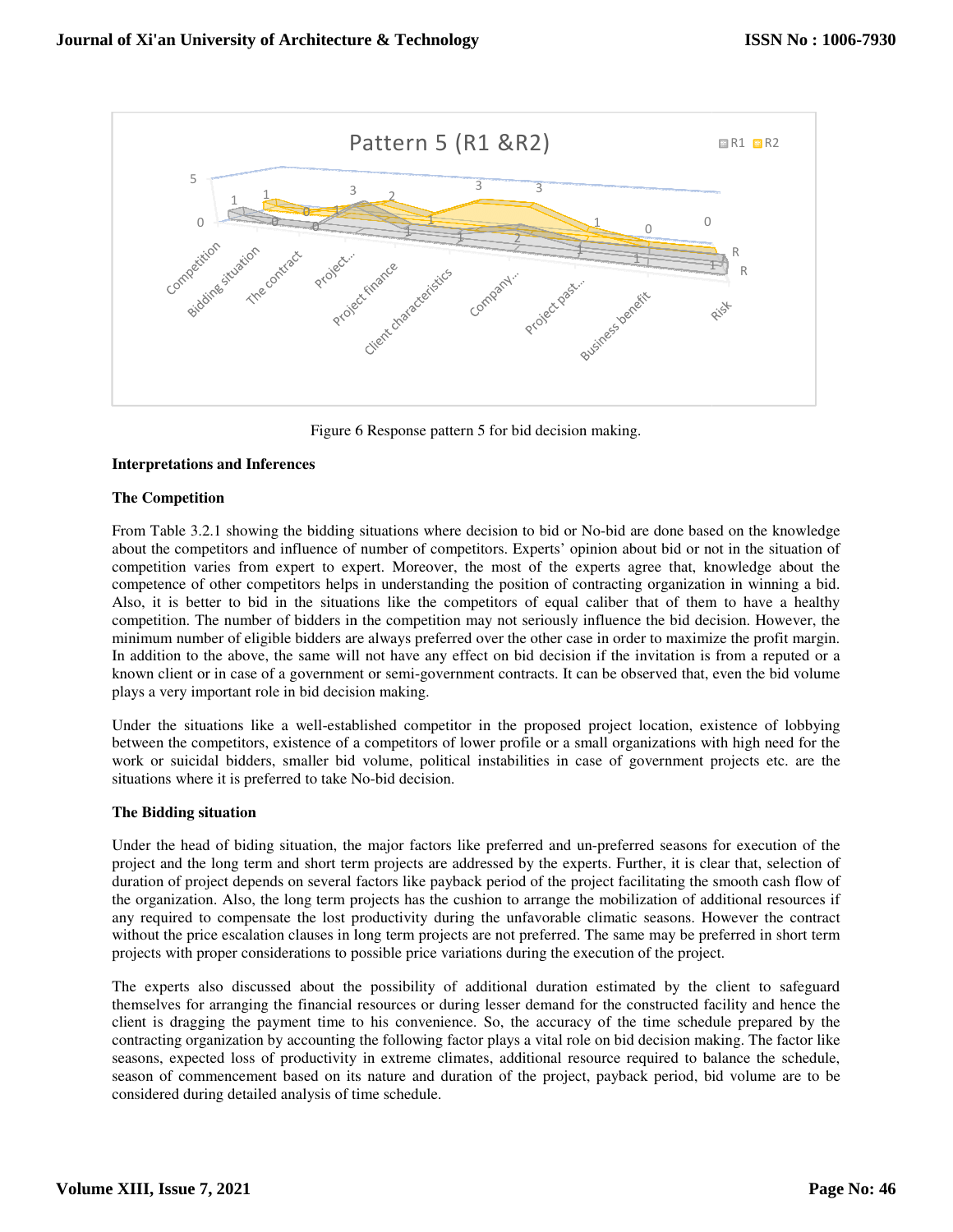In most of the cases, the insufficient time given for bid preparation leads to no bid decisions. If the project volume is high and time given for preparation is less, then, it results in quoting improper prices. But in some cases, if there is a call for from reputed clients, then organization may take a risk of bidding even under short notice. If the management, execution team and the contract department are well connected and has updated knowledge about available resources, idle resources and nominal resources which can be kept idle results in lesser time for gathering information while deciding bid or no bid.

## **The Contract**

Conditions of the contracts are very important elements which are to be considered during bid preparations. It is important to read both GCC and SCC before bidding which otherwise leads to issues regarding money. Also, it is better to clarify the ambiguities if any in GCC and SCC before bidding. Some of the contracting organization's bid decision may not depend on these factors. Because, when the contracting organization is willing to bid a project, whatever may be the rigidness of special conditions of contract, contractor will opt for bid by considering those constraints in his schedule. However, cost of that project may increase in such situations to overcome the constraints. Whereas, some of the contracting organization's bid decisions may be depend on these factors. If the special conditions are too stringent and complex and riskier, then, contracting organization may think of no bid.

The negligence in observing the GCC and SCC before bidding will lead contractor to loss a chance of making profit in some cases. Sometimes, the description given for executing a task in technical specification influences cost and markup decision.

#### **Project Characteristics**

Contracting organization has to thoroughly analyze geography, location of the project, local climate, site accessibility, political situations, and infrastructure and security expectations of the proposed project.

The selection of type of project depends upon nature and type of resources available in hand, organization's resource expertise and core competency, profitability, goal, country's economic status, time of recovering of invested money, the projects with fewer tendency of fluctuations in durations and the projects with lower complexity of execution.

#### **Finance**

The selection of range of bid value depends on organization's size and stature, financial resources, staff and labor, plant and machinery etc. Some organizations follow-up the strategy of avoiding execution of many number of smaller bid volume projects and go for single large bid volume project so as to avoid the repeated deployment of staff, administration and management. The threshold value generally arrived based on the turnover of the organization and their existence in the market. If the target which is fixed from the contracting organization is fulfils, the organization may think of no bid for new project. Also, in some cases, the decision on the bid value depends on overheads of proposed project. Similarly, if there is a chance of repeat order from the same client, then, some organizations may think of bidding.

## **Client Characteristics**

Working with the client who understands the contractor and maintains good relationship, a supplier or a subcontractor who supports the contractor in meeting the deadlines and takes the partnership in achieving the goal of safety, quality, cost and delivery (SQCD) is always better than working with new partners. Also, if the work executed by the contracting organization is appreciable, there may be a chance of getting repeat orders from the same client. However, contracting organization also have to verify the present reputation, financial conditions before taking decision to work with same client to nullify the future risks if any.

In case of continuing the work with the same client if large projects are expected in the near future, depending upon the work continuity available, the contracting organization may even take the risk of quoting negative profit in the proposed project and compensate the loss in the expected future project.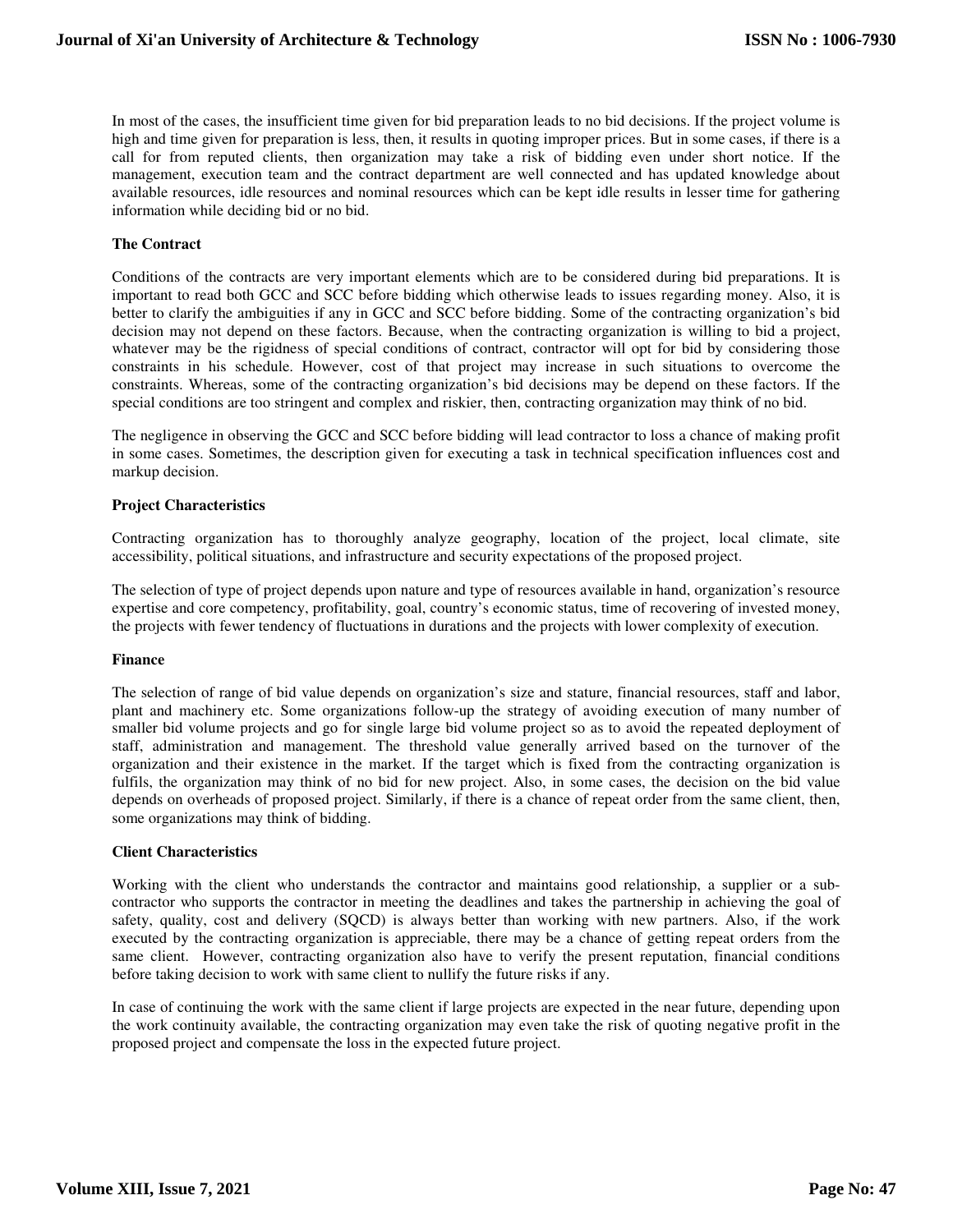# **Company Characteristics**

Generally for any contracting organization, the availability of resources in hand is the key factor for deciding bid or no bid decisions. The contracting organization should have the details of all the resources which are set free, which are currently working, which are to be deployed next etc. before taking the new proposal. Otherwise, the hiring of additional resources may results in fixing up higher markups. In extreme cases, if the job is very specialized in nature, skilled labors have to be hired. Or else, it is always better to integrate the resources within the contracting organization in order to bid with lowest price as much as possible.

The percentage of sub-contract works mainly depends on the complexity of the work involved in the project and the available resources in the hand. Moreover, as the percentage of sub-contracting increases, the profit level gained by the contracting organizations decreases. In infrastructure projects, since there is a deployment of various machineries, the sub-contracting percentage may be in between 70 to 90%. Generally, for the projects of smaller bid volume, usually the percentage of sub-contracting varies from 10 to 25%.

## **Company's past experience**

Before adopting new technology, contracting organization has to realize the number of repetitions that a new technology can be used in the future, stableness of the adopted technology in the market, available owned resources, possibility of acquiring new resources, cost involved in training the same, retention of employees and possibility of dynamic deployment of resources for a short period etc. The deployment of new technology is riskier due to the investment of huge amount at the beginning. However, the efficiency of working improves by reduction in both times of execution and the work load.

The deployment of new technology causes increase in fixing up markup levels than in case of conventional technology which results in bidding with higher bid value. Thus in many cases, it makes contracting organization to take a decision to no bid.

## **Business benefits**

When the contracting organization has sufficient work load and if the proposal for new project offered which increases the financial conditions and the reputation, it is important to see the availability of resources in the hand before taking the decision to bid. Meanwhile, the status of current projects also has to be seen. If the proposed project is very important in all the aspects, then, the contracting organization may think of hiring the required resources on either contract basis or permanent basis. When there is a fixed volume strategy, unless and otherwise the proposed project has large potential for profit and reputation, the organization will decide for no bid. In such cases, the decision to bid depends on the fulfilment of financial targets which are imposed by the organization.

Before adopting new technology, contracting organization has to realize the number of repetitions that a new technology can be used in the future, stableness of the adopted technology in the market, available owned resources, possibility of acquiring new resources, cost involved in training the same, retention of employees and possibility of dynamic deployment of resources for a short period etc. The deployment of new technology is riskier due to the investment of huge amount at the beginning. However, the efficiency of working improves by reduction in both times of execution and the work load.

The deployment of new technology causes increase in fixing up markup levels than in case of conventional technology which results in bidding with higher bid value. Thus in many cases, it makes contracting organization to take a decision to no bid.

# **Risks**

The contracting organization decides not to bid if the location of the project is in the heart of the city, if there is no proper site accessibility is provided, if the project area is near to the terrorist area etc. Even though if the contracting organization takes the decision to bid, the chances of winning will become complicate due to fixing up high markups to overcome from various possible risks related to these factors.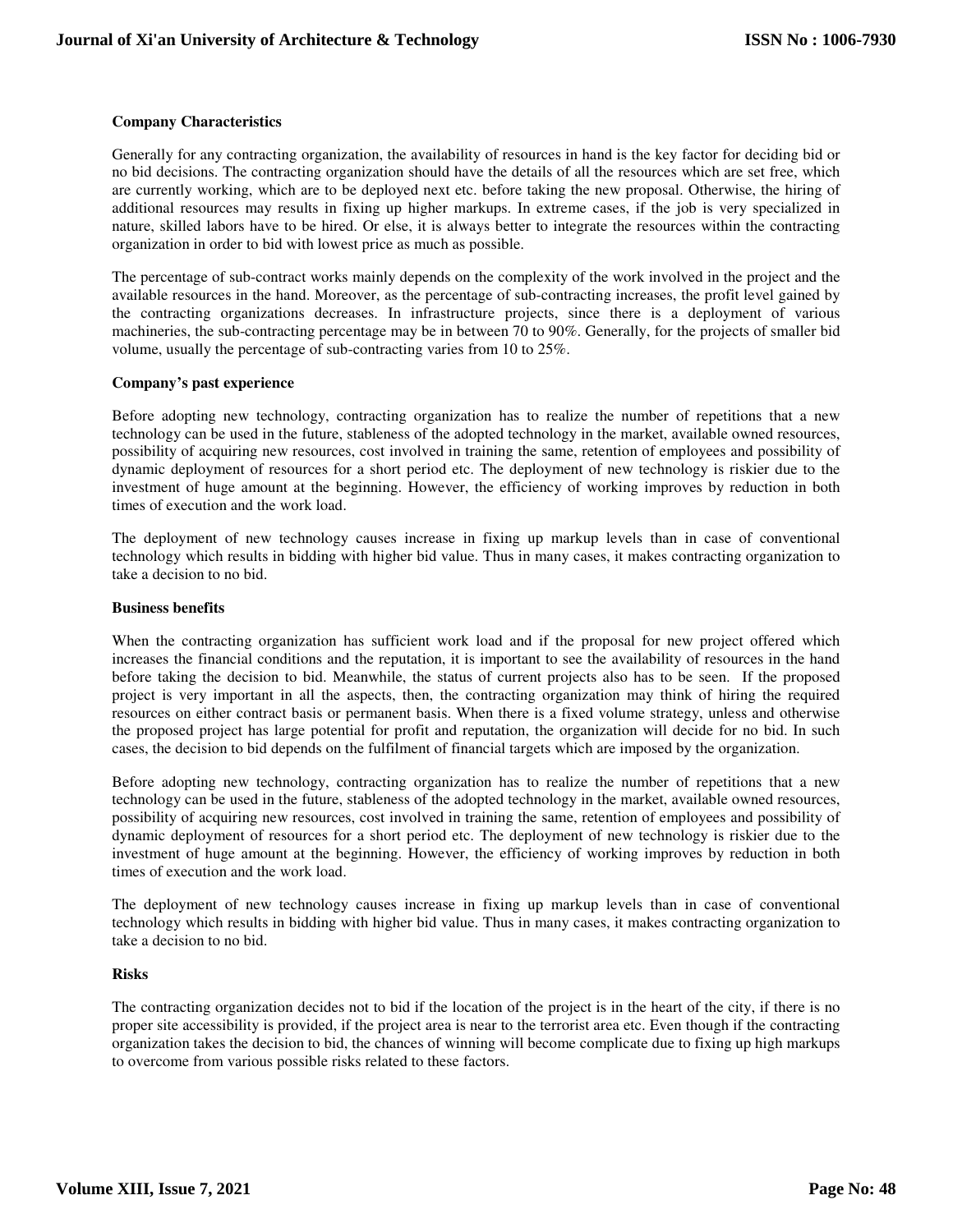Generally there is no effect of insurance premium, tax liabilities and government legal issues in the bid or no bid decisions as well as markup decisions. The information about the taxes, terms of payment, the variation in percentage due to modifications by government and responsibility of payment should be mentioned in the contract document. It is mandatory to pay all the taxes and insurance premiums which are governed by the government during the execution of the project. Generally the costs of all the taxes and insurance premiums are shown separately from the bid value, or else, the same may increase the bid value which results in reducing the chances of winning. In some cases, if the clauses related to the payment of additional taxes and insurance premiums are not included in the contract, then, the decision to bid or not may take based on the duration of the project. If it is a long term project and no reimbursement of variation in taxes by the client, then, it is higher risk for contracting organization. So, organization may decline for bidding. However, for short duration project, the contracting organization may take a risk of variation in taxes and opt to bid. However the markup levels quoted will be generally high in International contracts due to the unavoidable fluctuations in the exchange rates.

Hence, for the above study and analysis, following themes under which the opinions formthe experts can be compiled.

'Selective type of bidders with non-risk taking nature' 'High volume non-risk taking bidders'. 'High volume risk taking bidders'.

'Selective risk taking bidders'

Highly selective calculated risk taking bidders'

#### **5. CONCLUSIONS**

In this study, qualitative approach is followed to overcome the drawbacks of quantitative approach to address the issues which are considered confidential in the construction industry. From the results, the following conclusions can be drawn.

This study gives details of the factors which are to be accounted before taking the decision to bid or not. Additionally, due to experience in the field of contracts, the experts disclosed some of the unique factors which they have considered during bid decision making.

These listed factors support the new contractors during bid decision making which helps them to avoid the risk of omission of certain factors which are essential for bid decision making. The results also discusses the inter-relations among the factors and influence of one on the other, which helps the contractor to take the right decision..

 Experts opinion, the bidding strategy can change from client to client, project to project depending on the need of the job and profit for the organization.

 However, the study also shows that, the pattern of bid or no bid decision for a large contracting organization is generally constant. However, depending on the company's policy, goals, person responsible for decision making, project type, client and the current status of the contracting organization during the bidding, even these organization changes their pattern of bidding with large deviation from their standard move.

The themes obtained by the experts' responses can be classified into five types of strategies which are generally adopted by contracting organization. This shows that, a contracting organization has a signature style of making bid decision.

 The study provides the guide lines to take decision to bid or not under various possible situations. This can be utilized as the guideline for the new contracting organization to take decisions on bid.

The factors influencing the mark-up were discussed by the experts. However, the procedure for fixing up the markup was not disclosed by the respondents as it is they consider it as confidential.